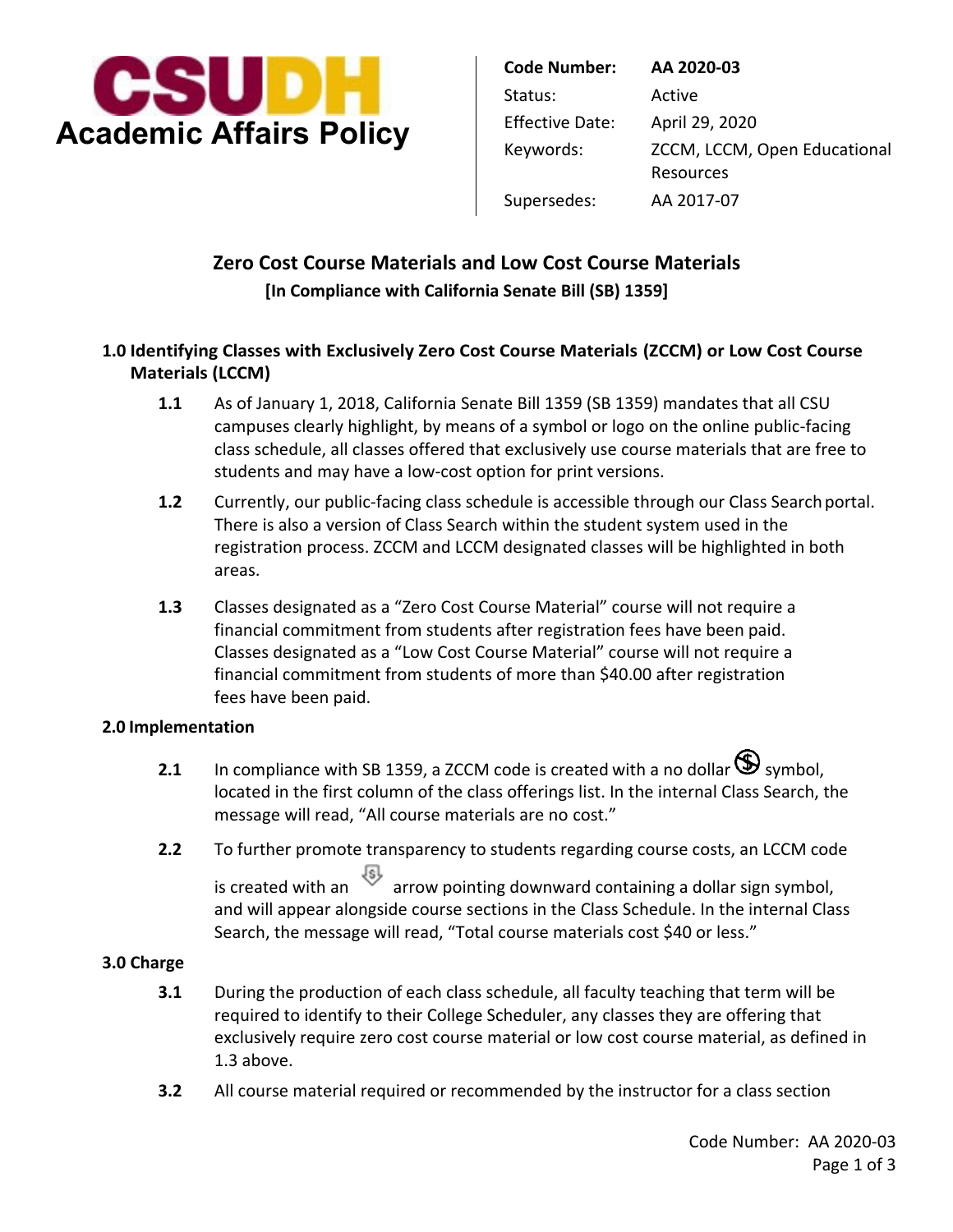must have zero cost or qualify as a low cost material and be accessible to all students in the class.

 ZCCM or LCCM section. **3.3** Any class sections that the instructors have not decided if all digital and print course materials will be free of charge, or meet the LCCM designation, shall refrain from requesting the ZCCM or LCCM code designation until it has been confirmed to be a

#### **4.0 Copyright Laws, Regulations and Acts**

- Various forms include, but are not limited to: **4.1** The digital and print course materials that are of no cost to students (ZCCM) or may be selected to reduce a class's overall course materials costs, include a variety of forms and must comply with the federal Copyright Act of 1976 (Public Law 94-553).
	- 4.1.1 Library Resources institutionally licensed campus library materials and other properly licensed and adopted materials that all students enrolled in the class have access to use (unlimited simultaneous access). Examples include: E-books, journal articles, streaming audio/visual collections and digital subscriptions.
	- that permits their free use and repurposing by others. Open Educational 4.1.2 Open Educational Resources (OER) – high-quality teaching, learning, and research resources that reside in the public domain or have been released under an intellectual property license, such as a Creative Commons license, materials include, but are not limited to:
		- select universitiesin the US and UK and made available with an 4.1.2.1 Open CourseWare (OCW) – free online materials of entire courses (syllabi, presentations, assignments, and assessments) published by Open license.
		- 4.1.2.2 Open Textbooks– quality free and open textbooks that anyone can use for teaching and learning. Open textbooks are typically authored by faculty and published on the web with the support of universities and new commercial companies. Also commonly governed by Creative Commons, enabling users to download, customize or print textbooks without expressed written consent of the author.
		- quality online articles. Quality open journals are peer reviewed. Open articles may be found through the Directory of Open Access Journals. 4.1.2.3 Open Access Journals – open journals, providing freely available, high
	- 4.1.3 Custom faculty-authored materials provided at no charge to students
	- 4.1.4 Documents, publications, media, and other educational materials authored or created under the auspices of governmental agencies and international organizations.
- 4.2 Due to the implementation deadline, implementation of the ZCCM code begins with the Spring 2018 term. Implementation of the LCCM code will begin with the Spring 2021 class schedule. Spring 2021 class schedule.<br>
Code Number: AA 2020-03